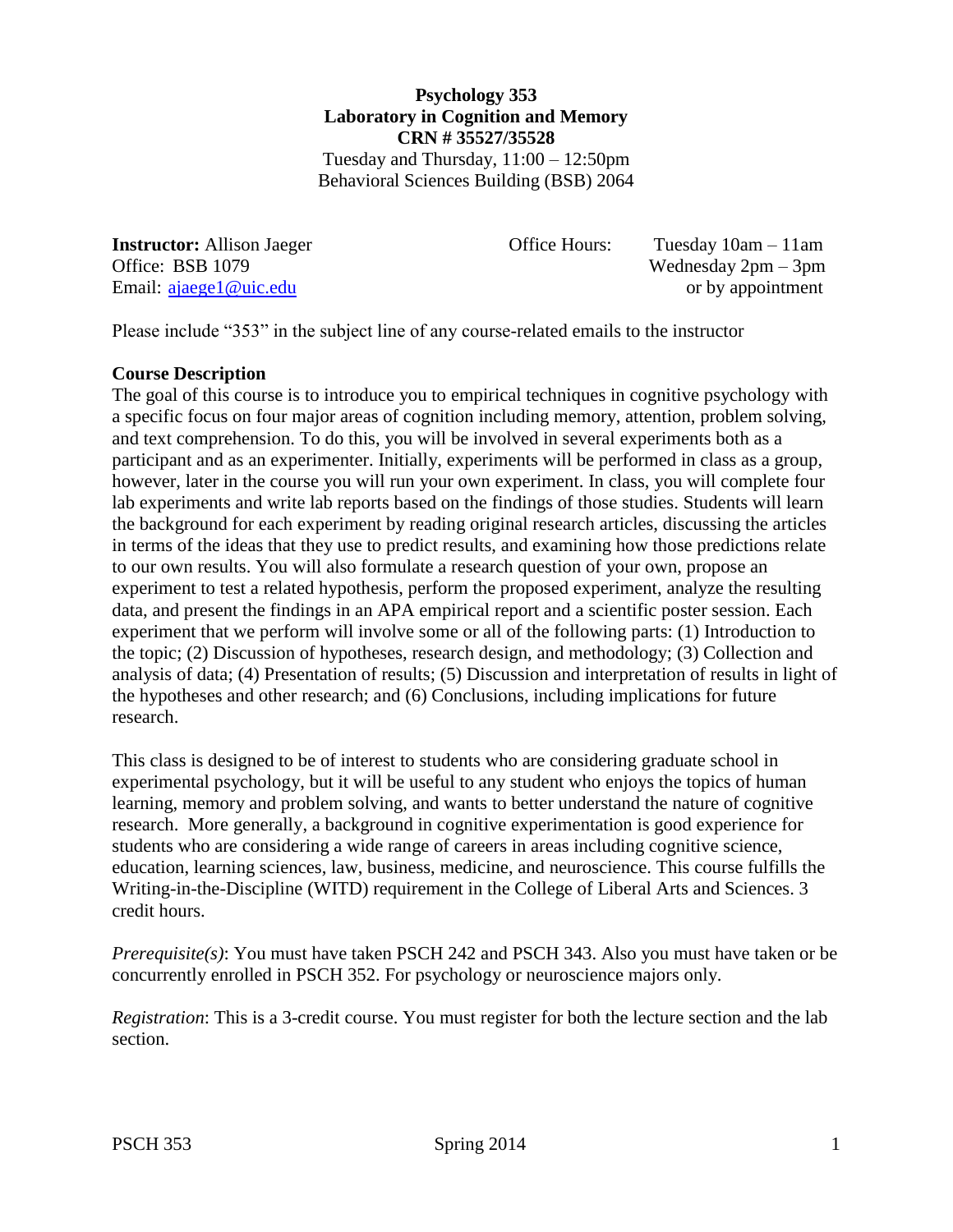# **Course Objectives**

Students will be able to:

- Search for, locate, and critically read empirical research reports
- Perform and understand basic experiments in cognition & memory
- Formulate a hypothesis that builds on previous literature in cognition & memory
- Propose an experiment to test that hypothesis in the form of a research proposal that includes specific aims, objective & significance, background & hypothesis, proposed method, and ethical considerations
- Implement the proposed experiment
- Summarize and analyze data (using SPSS)
- Write a complete APA-style empirical research report (including title, abstract, introduction, methods, results, discussion, references, tables and figures)

#### **Journal Articles:**

Readings will be original journal articles that will be assigned once students have participated in each experiment. They are available through UICCAT online journal subscriptions.

### **Required Textbook**

Beins, B. C., & Beins, A. M. (2012*). Effective writing in psychology: Papers, posters, and presentations* (2nd ed.). Malden, MA: Wiley-Blackwell. ISBN: 978-0-470-67244-0 *Note*: All of your assignments MUST conform to APA style. This textbook will be very useful in helping you with the writing of your lab reports and poster. It can also serve as a reference in the future for other writing projects and creating presentations. Cheaper e-book versions are available at the following link: [http://www.wiley.com/WileyCDA/WileyTitle/productCd-](http://www.wiley.com/WileyCDA/WileyTitle/productCd-111824222X.html)[111824222X.html](http://www.wiley.com/WileyCDA/WileyTitle/productCd-111824222X.html)

#### **Recommended Text:**

American Psychological Association (2009). *Publication manual of the American Psychological Association*  $(2^{nd}$  printing of  $6^{th}$  Ed.) Washington D.C. ISBN: 978-1-4338-0561-5

*Note*: This publication manual is recommended but not required for purchase. If you are considering pursuing a graduate degree in psychology, you might as well buy it now. For others, this book is on reserve at the library. If you do decide to buy it, online merchants are usually cheaper than the UIC bookstore.

### **Expectations**

- Show up on time to every lab session
- If you MUST miss a lab session, email the instructor ahead of time and make arrangements to make up what you missed (not including quizzes)
- Submit all assignments on time (late papers will not be accepted)
- Do not have side conversations during lecture
- Do not use your phone or computer for non-course-related activities during lecture
- All writing submitted will be clearly written, grammatically correct, and follow APA format and style
- Know the basics of experimental design and statistical analysis
- Be respectful to your classmates and instructor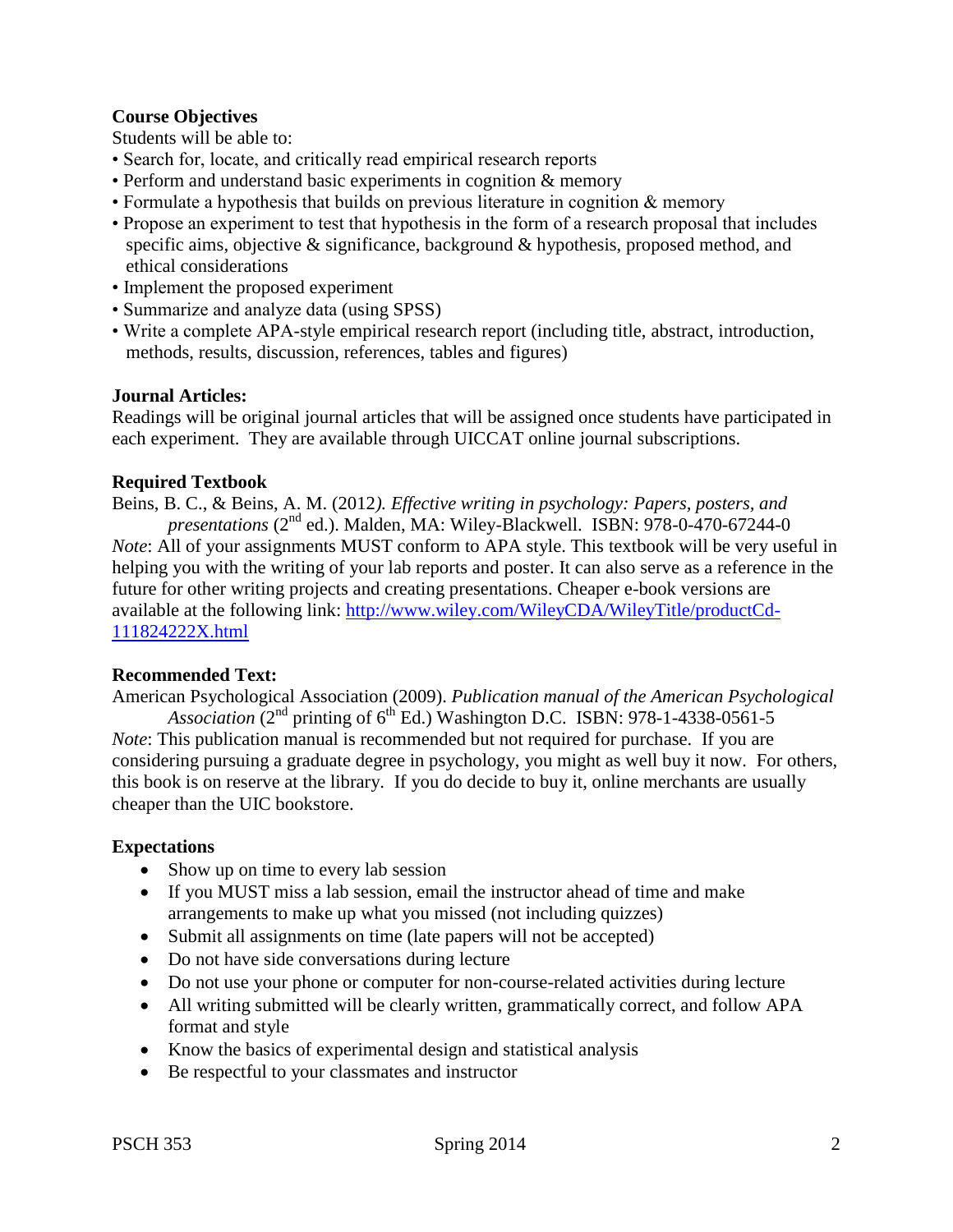## **Grading**

Grades will be determined by the following breakdown

- 20% Participation in in-class experiments (4)
- 20% Quizzes on readings (4)
- 5% Written Assignment 1
- 10% Written Assignment 2
- 10% Written Assignment 3
- 5% Reference Presentation
- 10% Written Assignment 4
- 20% Project Proposal and Final Report, Poster Presentation

**No make-up quizzes or late papers will be accepted unless there are emergency situations. In cases of emergency, documentation will be required for late work or make-up quizzes to be allowed.** 

**The University recognizes a student's responsibility for attending classes as constant. In case of emergencies, contact the instructor as soon as possible.**

**This is a fast-paced laboratory course, therefore it is not recommended to register late for this course. Students joining the class at the end of the second week will have already missed 20% of available points.**

**Students with Disabilities:** Reasonable accommodations will be made, but requests must be made **as soon as possible**. Students with disabilities who require accommodations for access and participation in this course are welcome, but must be registered with the Office of Disability Services (ODS). Please contact ODS at 312/413-2103 or 312/413-0123.

**Campus Policy on Observance of Religious Holidays:** Students who wish to observe their religious holidays shall notify the faculty member **by the tenth day of the semester** of the date when they will be absent unless the religious holiday is observed on or before the tenth day of the semester. In such cases, the student shall notify the faculty member at least five days in advance of the date when he/she will be absent. The faculty member shall make every reasonable effort to honor the request, not penalize the student for missing the class, and if an examination or project is due during the absence, give the student an exam or assignment equivalent to the one completed by those students in attendance. If the student feels aggrieved, he/she may request remedy through the campus grievance procedure.

#### **Plagiarism/Cheating:**

Plagiarism is defined as the use (or submission) of another's ideas, thoughts, or writing, without proper acknowledgment (quotation marks and citations). If you are ever unsure about what constitutes plagiarism, attend office hours and ask for guidance. When you are composing a new research paper and reading and discussing other research papers in it, be sure to use your own words to describe the gist of other studies or other author's explanations. Make sure that you discuss other papers in a way that supports the point you are making in your own paper. This is one good way to avoid reiterating someone else's words. If you must use a direct quote or wording from a paper you are reading, use quotation marks. It is rare that you should have to do this, for the most part, you should be paraphrasing or summarizing other articles. Under these circumstances, do not use quotation marks, but when describing what was found in a previous study or suggested by a previous author, you must cite the source.